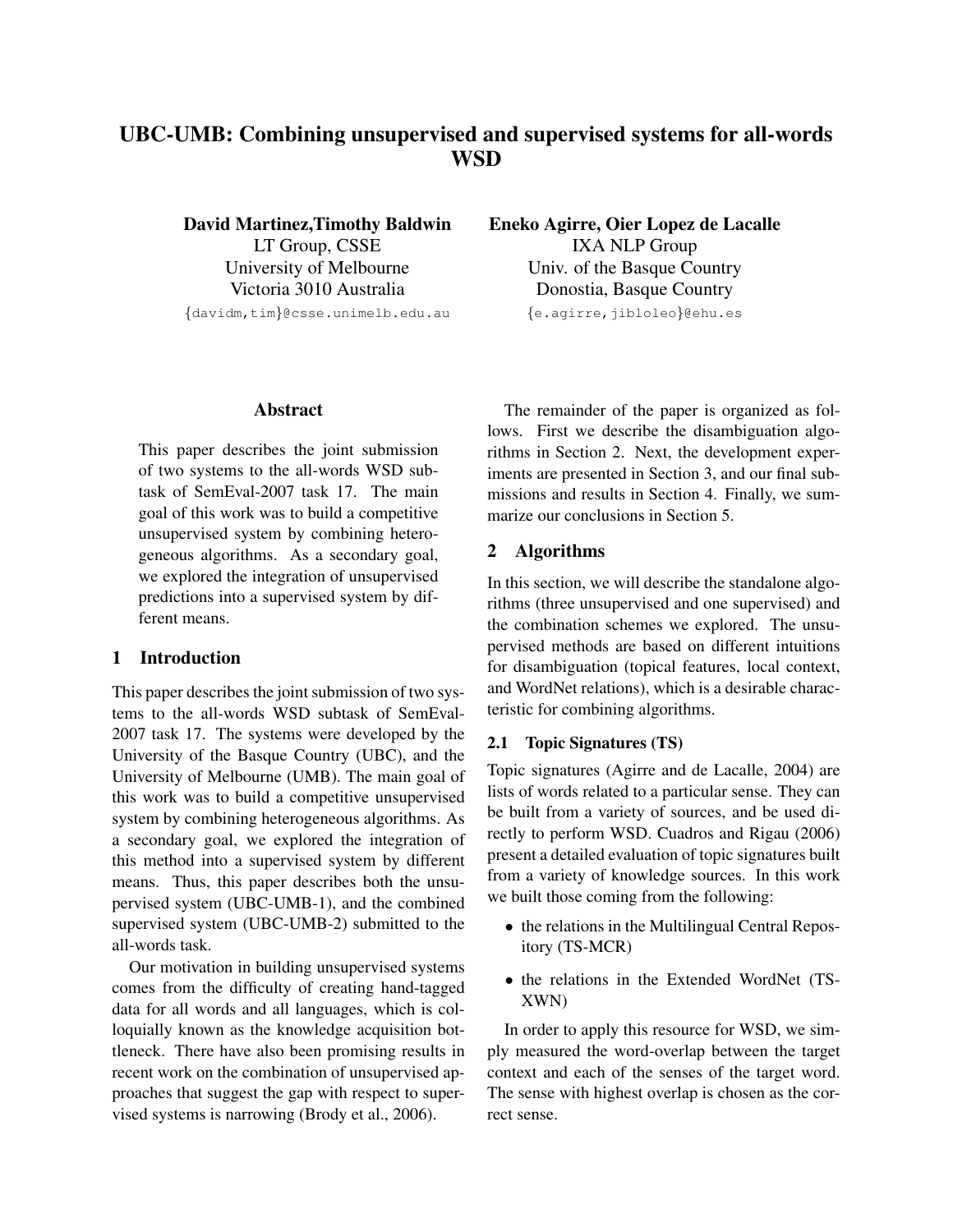## 2.2 Relatives in Context (RIC)

This is an unsupervised method presented in Martinez et al. (2006). This algorithm makes use of the WordNet relatives of the target word for disambiguation. The process is carried out in these steps: (i) obtain a set of close relatives from WordNet for each sense (the relatives can be polysemous); (ii) for each test instance define all possible word sequences that include the target word; (iii) for each word sequence, substitute the target word with each relative and query a web search engine; (iv) rank queries according to the following factors: length of the query, distance of the relative to the target word, and number of hits; and (v) select the sense associated with the highest ranked query.

The intuition behind this system is that we can find related words that can be substituted for the target word in a given context, which are indicative of its sense. The close relatives that can form more common phrases from the target context determine the target sense.

#### 2.3 Relative Number (RNB)

This heuristic has been motivated as a way of identifying rare senses of a word. An important disadvantage of unsupervised systems is that rare senses can be over-represented in the models, while supervised systems are able to discard them because they have access to token-level word sense distributions.

This simple algorithm relies on the number of close relatives found in WordNet for each sense of the word. The senses are ranked according to the number of synonyms, direct hypernyms, and direct hyponyms they have in WordNet. The highest ranked sense is taken to be the most important for the target word, and all occurrences of the target word are tagged with that sense.

## 2.4 k-Nearest Neighbours (kNN)

As our supervised system, we relied on kNN. This is a memory-based learning method where the neighbours are the *k* most similar contexts, represented by feature vectors  $(\vec{c}_i)$  of the test vector  $(\vec{f})$ . The similarity among instances is measured by the cosine of their vectors. The test instance is labeled with the sense that obtains the maximum sum of the weighted votes of the *k* most similar contexts. Each vote is weighted depending on its (neighbour) position in the ordered rank, with the closest being first. Equation 1 formalizes kNN, where  $C_i$  corresponds to the sense label of the *i*-th closest neighbour.

$$
\arg \max_{S_j} = \sum_{i=1}^k \begin{cases} \frac{1}{i} & \text{if } C_i = S_j \\ 0 & \text{otherwise} \end{cases} \tag{1}
$$

The UBC group used a combination of kNN classifiers trained over a large set of features, and enhanced this method using Singular Value Decomposition (SVD) for their supervised submission (UBC-ALM) to the lexical-sample and all-words subtasks (Agirre and Lopez de Lacalle, 2007). However, we only used the basic implementation in this work, due to time constraints.

## 2.5 Combination of systems

We explored two approaches to combine the standalone systems. The first consisted simply of adding up the normalized weights that each system would give to each sense. We tested this voting approach both for the unsupervised and supervised settings.

The second method could only be applied in combination with the supervised kNN system. The idea was to include the unsupervised predictions as weighted features for the supervised system. We refer to this method as "stacking", and it has been previously used to integrate heterogeneous knowledge sources for WSD (Stevenson and Wilks, 2001).

#### 3 Development experiments

We tested the single algorithms and their combination over both Semcor and the training distribution of the SemEval-2007 lexical-sample subtask of task 17 (S07LS for short). The goal of these experiments was to obtain an estimate of the expected performance, and submit the most promising configuration. We present first the tests on the unsupervised setting, and then the supervised setting. It is important to note that the hand-tagged corpora was not used to fine-tune the parameters of the unsupervised algorithms.

#### 3.1 Unsupervised systems

For the first evaluation of our unsupervised systems, we relied on Semcor, and tagged 43,063 instances of the 329 word types occurring in SemEval-2007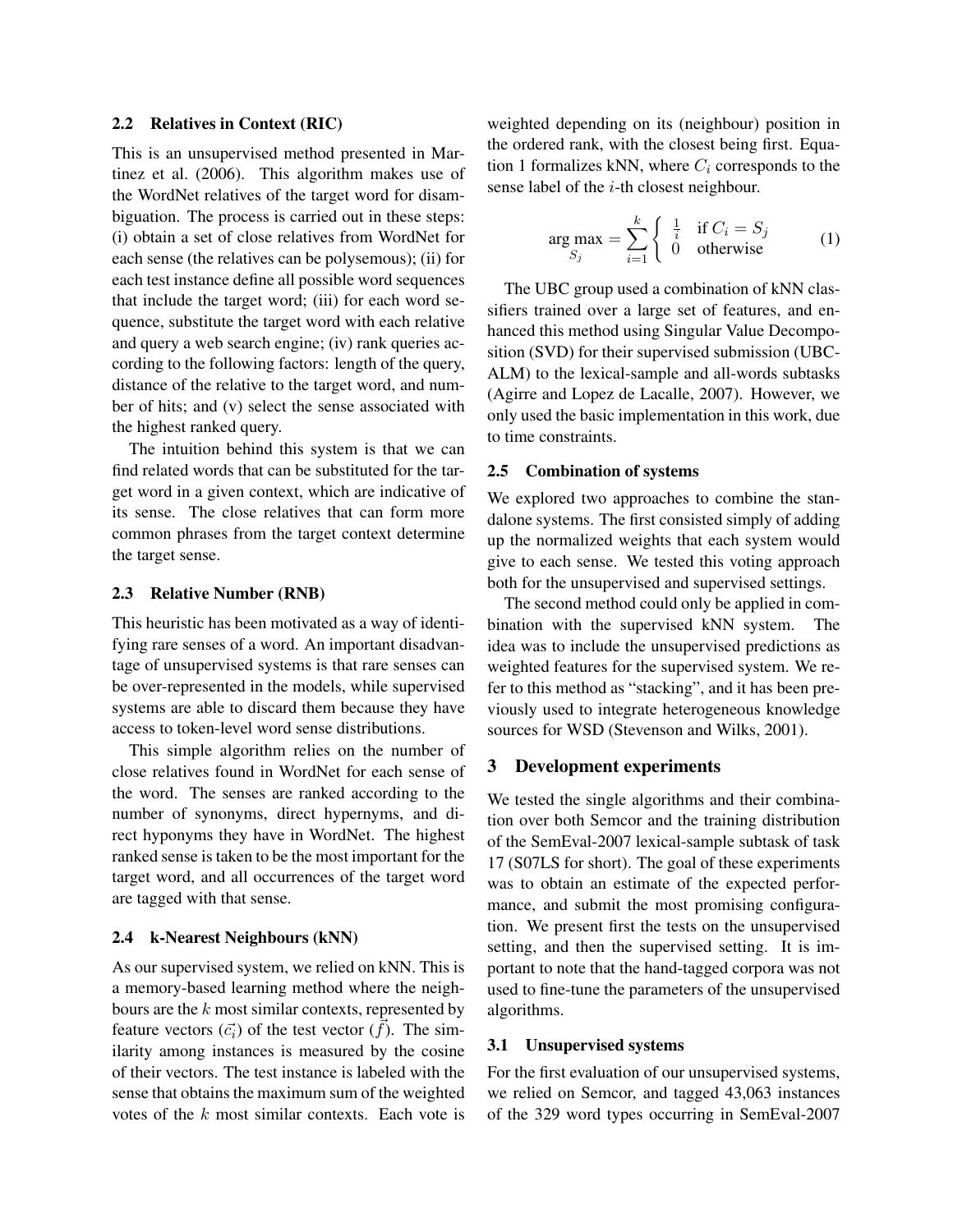| <b>System</b>              | Recall |
|----------------------------|--------|
| <b>RNB</b>                 | 30.6   |
| <b>TS-MCR</b>              | 57.5   |
| <b>TS-XWN</b>              | 47.0   |
| <b>TS-MCR &amp; TS-XWN</b> | 57.3   |
| RBN & TS-MCR & TS-XWN      | 53.6   |

Table 1: Evaluation of standalone and combined unsupervised systems over 43,063 instances from Semcor

| <b>System</b>                         | Recall |
|---------------------------------------|--------|
| <b>TS-MCR</b>                         | 60.1   |
| <b>TS-XWN</b>                         | 54.3   |
| <b>TS-MCR &amp; TS-XWN</b>            | 61.1   |
| <b>TS-MCR &amp; TS-XWN &amp; RIC*</b> | 61.2   |

Table 2: Evaluation of standalone and combined unsupervised systems over 8,518 instances from S07LS training

all-words. Due to time constraints, we were not able to test the RIC algorithm on this dataset. The results are shown in Table 1. We can see that the RNB heuristic performs poorly, and that the best configuration consists of applying the single TS-MCR algorithm. From this experiment, we decided to remove the RNB heuristic and focus on the topic signatures and RIC.

We also used S07LS for extra experiments in the unsupervised setting. From the training part of the S07LS dataset, we extracted 8,518 instances of words also occurring in SemEval-2007 all-words. As S07LS used senses from OntoNotes, we relied on the mapping provided by the task organisers to link them to WordNet senses. We left RNB out of this experiment due to its low performance in Semcor, and regarding RIC, we only evaluated a sample of 68 instances. Results are shown in Table 2. The best scores are achieved when combining both sets of topic signatures. The few cases that have been disambiguated with RIC improve the overall performance slightly.

#### 3.2 Combined system

We could not rely on Semcor in the supervised setting (we used it for training), and therefore tried to use as much data as possible from the training component of S07LS, wherein all the instances available (22,281) were disambiguated. We tested first

| <b>System</b>         | Recall |
|-----------------------|--------|
| kNN                   | 87.4   |
| kNN & TS-MCR          | 86.8   |
| kNN & TS-XWN          | 86.4   |
| kNN & TS-MCR & TS-XWN | 86.0   |

Table 3: Evaluation of voting supervised systems in 22,281 instances from S07LS training

| <b>System</b>                        | Recall |
|--------------------------------------|--------|
| kNN                                  | 71 7   |
| <b>KNN &amp; TS-MCR &amp; TS-XWN</b> | 71.8   |

Table 4: Evaluation of "stacking" the unsupervised systems on kNN over 8,518 instances from S07LS training

the voting combination by adding the normalized weights from the output of each system. Due to time constraints we only evaluated the combination of kNN with TS-MCR and TS-XWN. Results are shown in Table 3, where we can see that combining the unsupervised systems with voting hurts the performance of the kNN method.

Finally, we applied the second combination approach, consisting of including the predictions of the unsupervised systems as features for kNN ("stacking"). We performed this experiment on the training part of S07LS, but only for the 8,518 instances of the words occurring on the all-words dataset. The results of this experiment are given in Table 4. We observed a slight improvement in this case.

## 4 Final systems

For our final submissions, we chose the combination "TS-MCR & TS-XWN & RIC" for the unsupervised system (UBC-UMB-1), and the combination "kNN & TS-MCR & TS-XWN" via "stacking" for our supervised system (UBC-UMB-2). The results of all the systems are given in Table 5.

We can see that our unsupervised system ranked 10th. Unfortunately, we do not know at the time of writing which other systems are unsupervised, and therefore are unable to compare to other unsupervised systems.

Our "stacking" supervised system performs slightly lower than the kNN supervised systems by UBC-ALM (which ranks 7th), showing that our system was not able to profit from information from